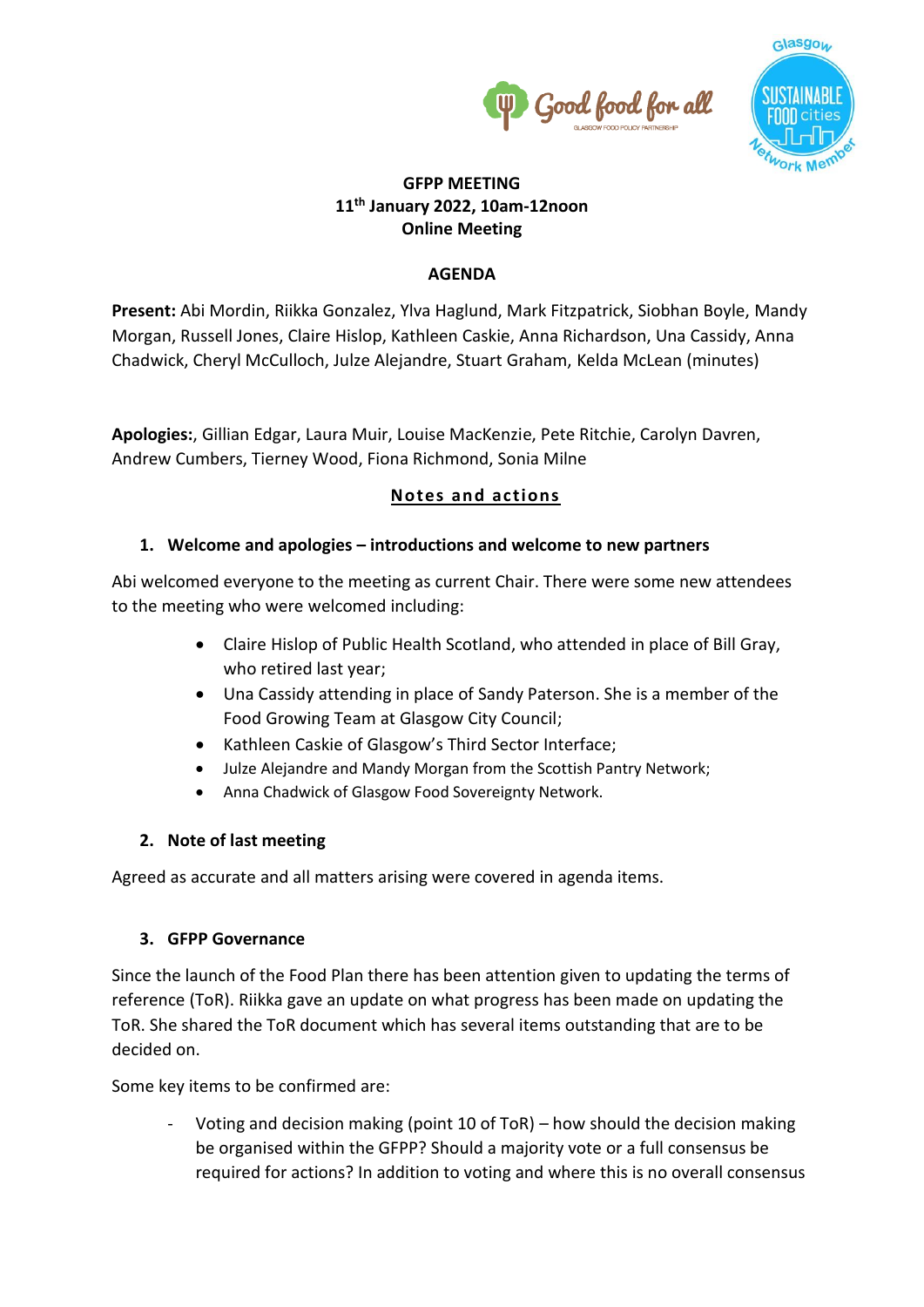agreement, with the opportunity for organisations to opt out of certain things such as publications or written statements. It was noted that the public sector organisations could have a conflict of interest at certain times so an opt out option would be welcomed. Riikka will add an extra line to reflect this. **Action: Riikka** Riikka advised that some partners have previously expressed interest to be 'silent partners'.

Glasgow

- Formal commitments from large partners (statutory public partners) should there be more formal commitments from the larger organisational partners? The comment was raised at the development day, so it was not clear who had made the comment, and it wasn't felt necessary to commit to anything at this stage.
- Working Group Membership not all partners have joined a working group and it would be desirable if all partners were members of at least one of these. Riikka will circulate a link to the most recent update documents for the groups, which will give a flavour of what each covers. **Action: Riikka** Everyone was asked to email Riikka to say which working group they would like to join, if they have not already done so. **Action: All** In the meantime, each thematic lead should write up a summary document of their respective group. This will be discussed when the thematic leads next meet. **Action: Thematic leads.**
- Monitoring and evaluation Russell Jones described the importance of starting monitoring and evaluation early in the project. He shared a presentation on 'Theory of Change' as an example of logic modelling and how it can be a useful tool to measure outcomes and success. He highlighted how certain data sources could be used as a high-level monitoring tool, these could apply to both the GFPP and the Food Plan. One question raised was the resourcing of monitoring and evaluation. Russell advised that he could confirm with GCPH how they can best support the monitoring the evaluation. He will also speak with Jill about her thoughts **Action: Russell** It was noted that both qualitative and quantitative methods should be employed. It was suggested that working with the Thematic Leads would be a good starting point for taking this forward and Abi invited Russell, Gregor and Jill to come along to this meeting to take the discussion forward.
- New Chair for GFPP Abi advised that the ToR states that Chairing should be shared between the partners, particularly as Abi will be stepping down as a member of GFPP due to her other commitments. There was discussion on how best to facilitate this. Abi will pull together a brief 'job description' of what the role of the Chair involves. **Action: Abi** Abi also asked if everyone could have a discussion internally about their contribution could be. **Action: All** Anna advised that she will have this conversation this with her council colleagues. Riikka will take forward the outstanding items and email it out, and Abi asked if Can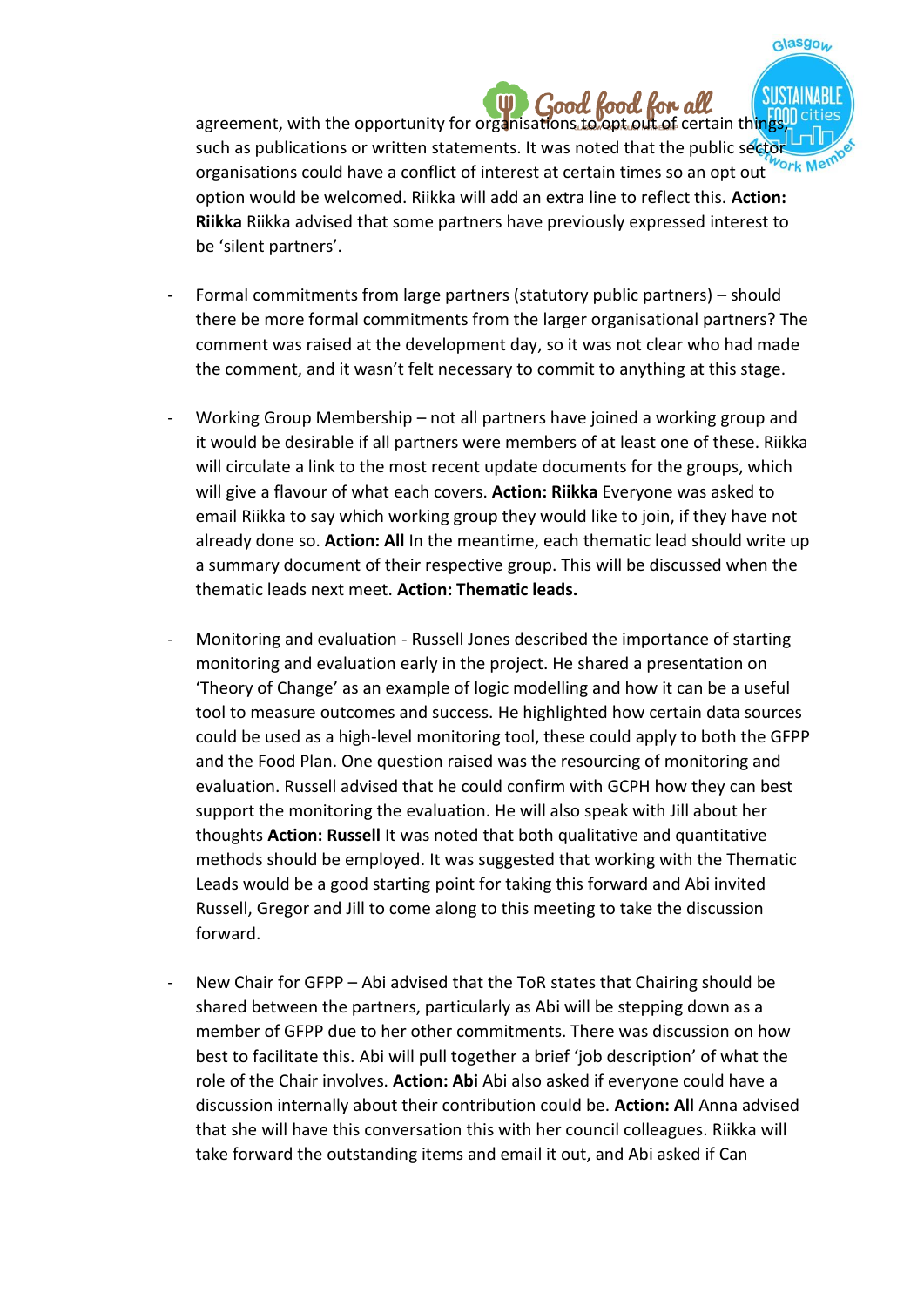

Glasgow

#### **4. Communications Working Group**

Riikka advised that she had contacted potential partners for the CWG membership and several had confirmed. Siobhan advised that she is following this up with NHS GGC and Ylva has contacted her colleagues at Zero Waste Scotland. Riikka will send some info to Cheryl McCulloch. **Action: Riikka**

#### **5. Good Food Movement Campaign**

Riikka advised that the GFPP have been awarded £5,000 from SFP to put towards recruiting a co-ordinator to work on a 'Good Food Movement' pilot campaign. This will help us towards SFP Silver award by strengthening the communications work of the partnership and city food plan. Riikka advised that £5,000 would not cover a great deal of work and matched funding would be welcomed, if available. Siobhan will see if there might be some health improvement funding available for this and will get back to Riikka in the next 2 weeks. **Action: Siobhan.** GCFN will employ the post holder whose work will be guided by Riikka and the Communications Working Group. We hope to have the post holder in place by end of February/March 2022 at the latest.

#### **6. GCFP Updates:**

#### [https://docs.google.com/document/d/176ZC\\_jJsq7KPNFjxriswLs6JjZNLo1PY/edit](https://docs.google.com/document/d/176ZC_jJsq7KPNFjxriswLs6JjZNLo1PY/edit)

The Google Document was shared prior to the meeting and contains updates on what each thematic group had been working on. This will continue to be updated as more meetings are held.

Siobhan gave an interim update on the Food Poverty – Fair Food for All working Group and advised that she was pleased that new members had also joined. She advised that they had begun to use a 'Red/Amber/Green' framework for keeping track of progress, mindful that the Plan spans a 10-year timescale.

Abi advised Community Food Working Group had discussed various items, including that ALISS - a Scottish Government Funded organisation - hold a database of activities and they can host information and data for other organisations but link it to other platforms. Other work of the group includes creation of an 'online hub' and creation of a cross-thematic working group on food education.

Riikka advised that the Food and the Environment group is working on an action for all the Glasgow City Council departments to look at how to minimise food waste. She also confirmed that there will be an 'invite only' round table event on  $15<sup>th</sup>$  February on the barriers and opportunities for food redistribution. Riikka asked if partners could nominate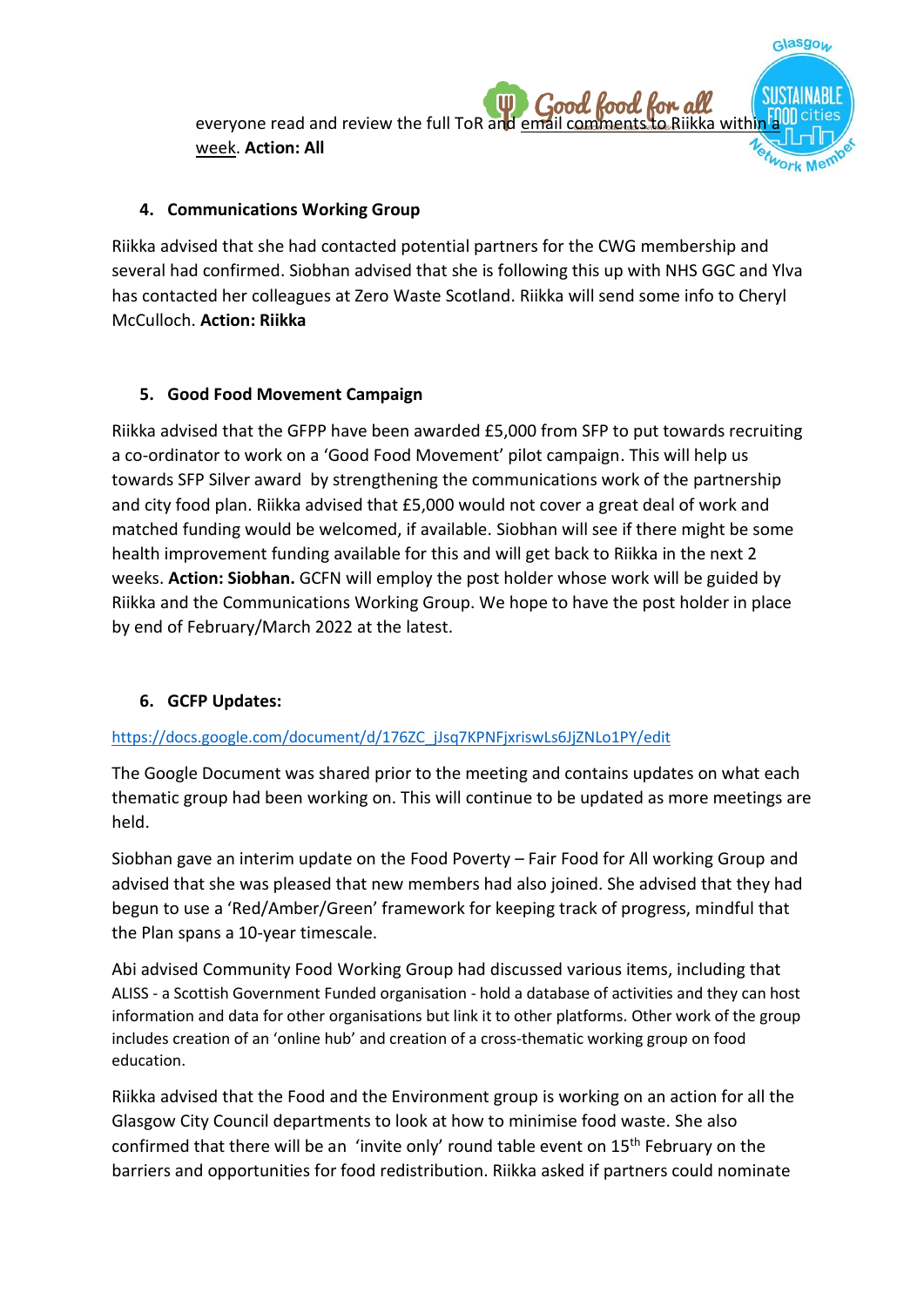colleagues to invite. **Action: All** Ylva provided an update on a food waste measureme project in a school that is proving interesting.

Glasgow

### **7. Partner Updates:**

### [https://docs.google.com/document/d/1ChttkvNHGgBC9Dg4Za3EwI\\_nwZZMLyL3/edit](https://docs.google.com/document/d/1ChttkvNHGgBC9Dg4Za3EwI_nwZZMLyL3/edit)

This document is an ongoing and Abi advised it was very useful and asked if all partners could keep it updated. **Action: All**

# **8. Consultations**

Riikka thanked everyone for their comments and advised that the GFPP responses submitted in December for the **'**Local Food for Everyone' & 'Good Food Nation Bill' consultations were now published on the GFPP website.

Riikka advised that the 'Ending the Need for Food Banks; a draft national plan' consultation closes on 25th January. Siobhan will draft a response and circulate it for comment. **Action: Siobhan** It was noted that there are other organisations drafting responses and these will be shared and used where appropriate and partners were asked to send any drafts they are aware of to Siobhan and Riikka asap. **Action: All**

### **9. Plant Based Treaty**

Anna Richardson gave an update on the Plant Based Treaty and asked partners to have a look at the website <https://plantbasedtreaty.org/> and comment on whether it aligns with the City Food Plan and if we should sign it. **Action: All to review and comment by next meeting**

#### **10. AOB**

Riikka advised that she's been working with Slow Food Glasgow to develop the Sustainable Food Directory which launched before COP26. The group is looking to grow this into an award structure/accreditation and hope to recruit some panel members to advice on the process. Claire Hislop advised that the Healthy Living Award was not running presently due to covid, but they have lots of experience and Claire and members of her team will be happy to be contacted. Riikka will also be meeting with Circular Glasgow's 'Plate Up for Glasgow' team to see how best connect all the work linked to restaurants in the city. Riikka asked everyone to contact her if they would like to be involved in taking the directory forward. **Action: All**

Riikka also advised that a meeting was held with Sustain attended by her and some city council colleague about potential for a Junk Food Advertising Policy for the city. She asked anyone interested in supporting this to get in touch for further details. **Action: All**